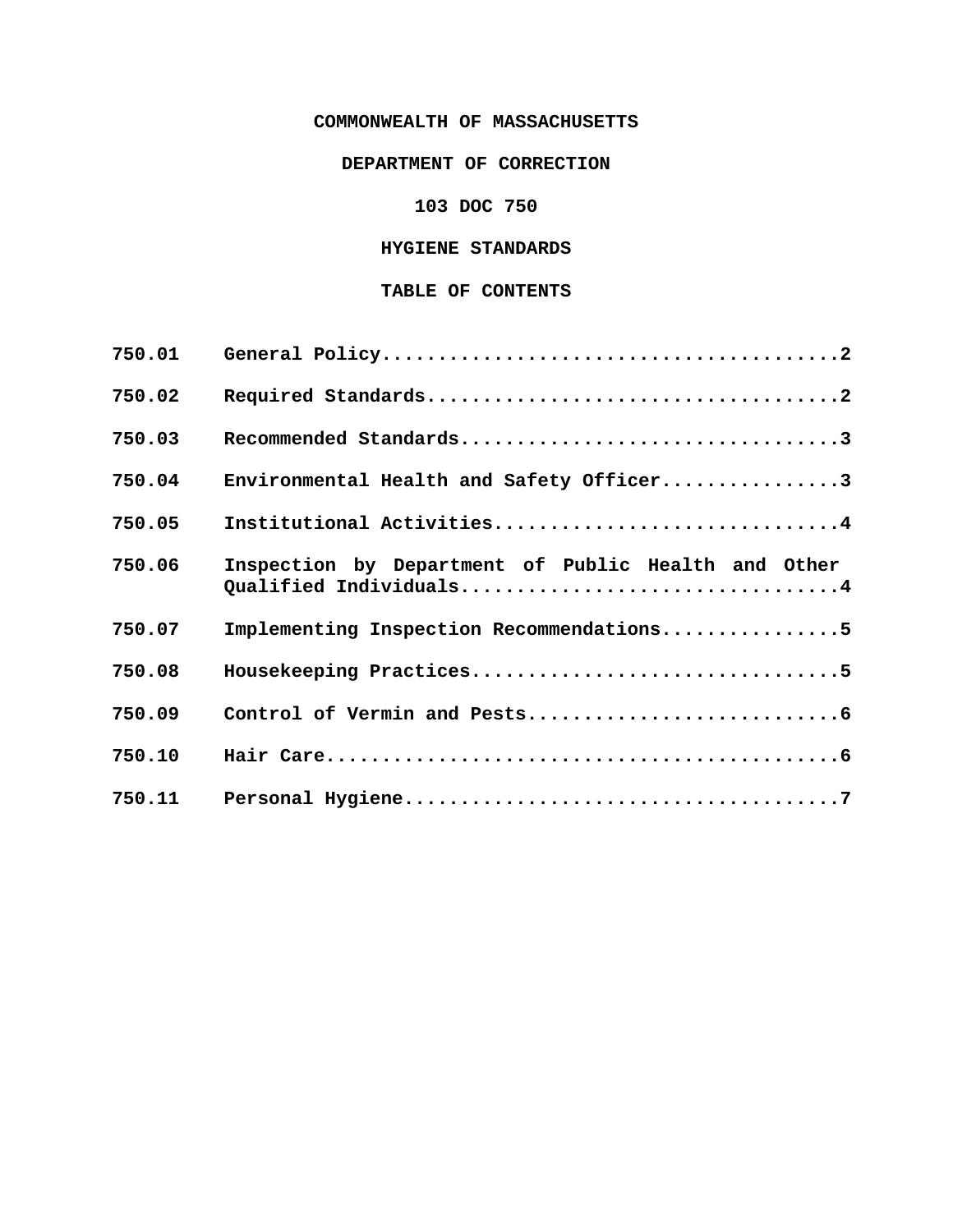| <b>MASSACHUSETTS DEPARTMENT OF</b> | DIVISION: POLICY DEVELOPMENT |
|------------------------------------|------------------------------|
| CORRECTION                         | AND COMPLIANCE UNIT          |
| TITLE: HYGIENE STANDARDS           | NUMBER: 103 DOC 750          |

**PURPOSE:** The purpose of this policy is to establish department of correction policy regarding department of public health regulations 105 CMR 451 "Minimum Health and Sanitation Standards and Inspection Procedures for Correctional Facilities," and other jurisdictional authority regulations relative to health, sanitation and safety.

**REFERENCES:** M.G.L., Chapter 124, Section 1 (c) and (q).

### **APPLICABILITY:** Staff **PUBLIC ACCESS:** Yes

**LOCATION: -**DOC Central Policy File -Institution/Superintendent Policy File -Inmate Policy Manual

# **RESPONSIBLE STAFF FOR IMPLEMENTATION AND MONITORING OF THIS POLICY:**

**-**Director of the Policy Development and Compliance Unit **-**Superintendents

### **EFFECTIVE DATE: 04/05/2015**

- **CANCELLATION:** This policy cancels all previous department policy statements, bulletins, directives, orders, notices, rules and regulations regarding planning which are inconsistent with this policy.
- **SEVERABILITY CLAUSE:** If any part of this policy is for any reason held to be in excess of the authority of the commissioner, such decision will not affect any other part of this policy.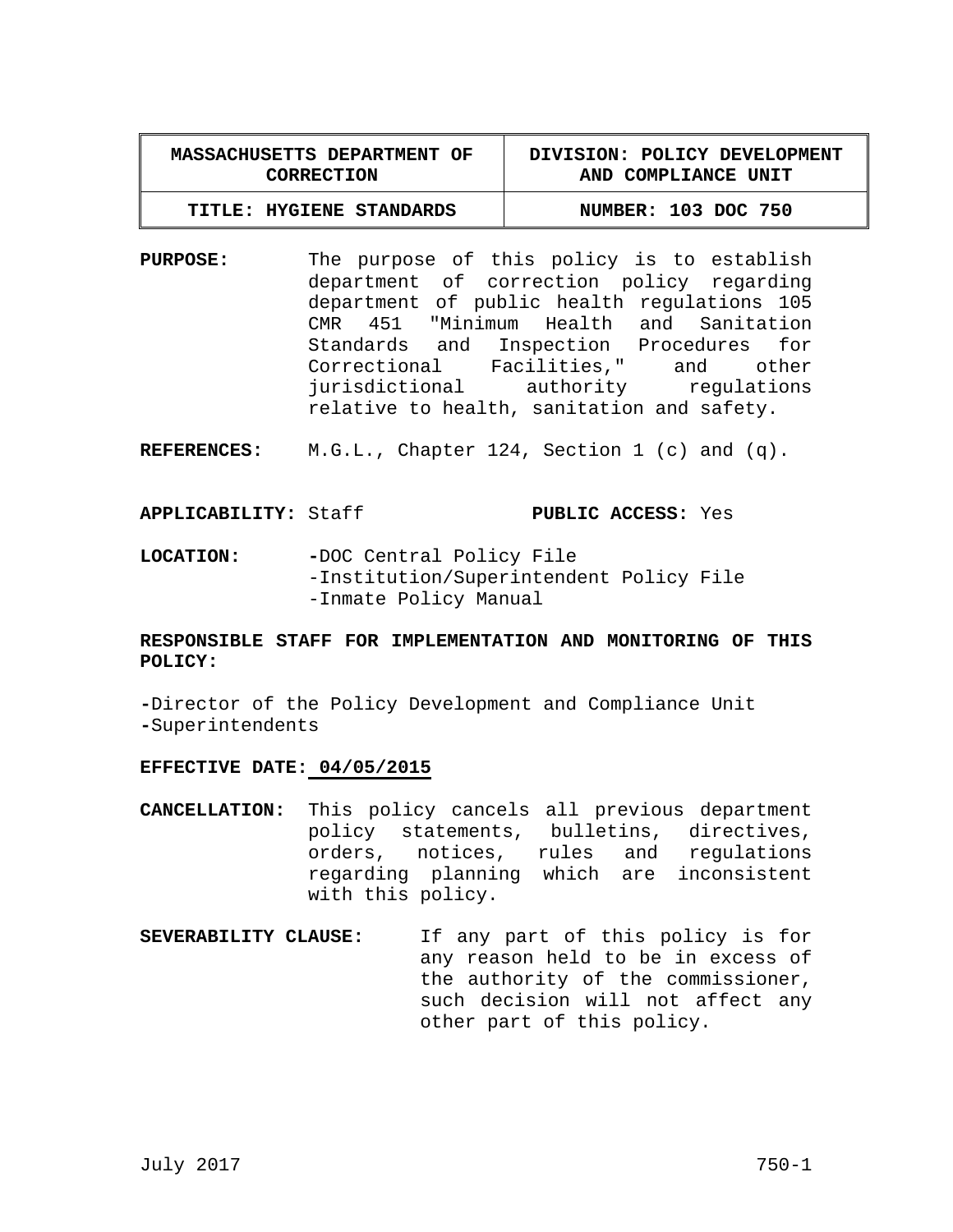# **750.01 General Policy**

In accordance with M.G.L., Chapter 111, Section 21, the Department of Correction shall enforce the Department of Public Health's (D.P.H.) "Minimum Health and Sanitation Standards and Inspection Procedures for Correctional Facilities: 105 CMR 451 at all state correctional institutions. Each institution superintendent shall read and become familiar with D.P.H. 105 CMR 451 and shall also:

- 1. Maintain at least one copy of 105 CMR 451 at his/her institution.
- 2. Be responsible for ensuring that all administrative staff with responsibility in this area read and become familiar with 105 CMR 451.
- 3. Be familiar with and maintain at least one copy of 105 CMR 590 (Article X) "Minimum Sanitation Standards for Food Service Establishments" at his/her institution.
- 4. Be familiar with and maintain at least one copy of the "Massachusetts Right-To-Know T<sub>r</sub>aw".

### **750.02 Required Standards**

All correctional institutions shall comply with the Required Minimum Health and Sanitation Standards (Section 451.101 - 451.214 of 105 CMR 451 including:

- 1. Linen and bedding requirements;
- 2. Plumbing facilities requirements;
- 3. Inmate clothing requirements;
- 4. Recreation;
- 5. Smoking requirements; and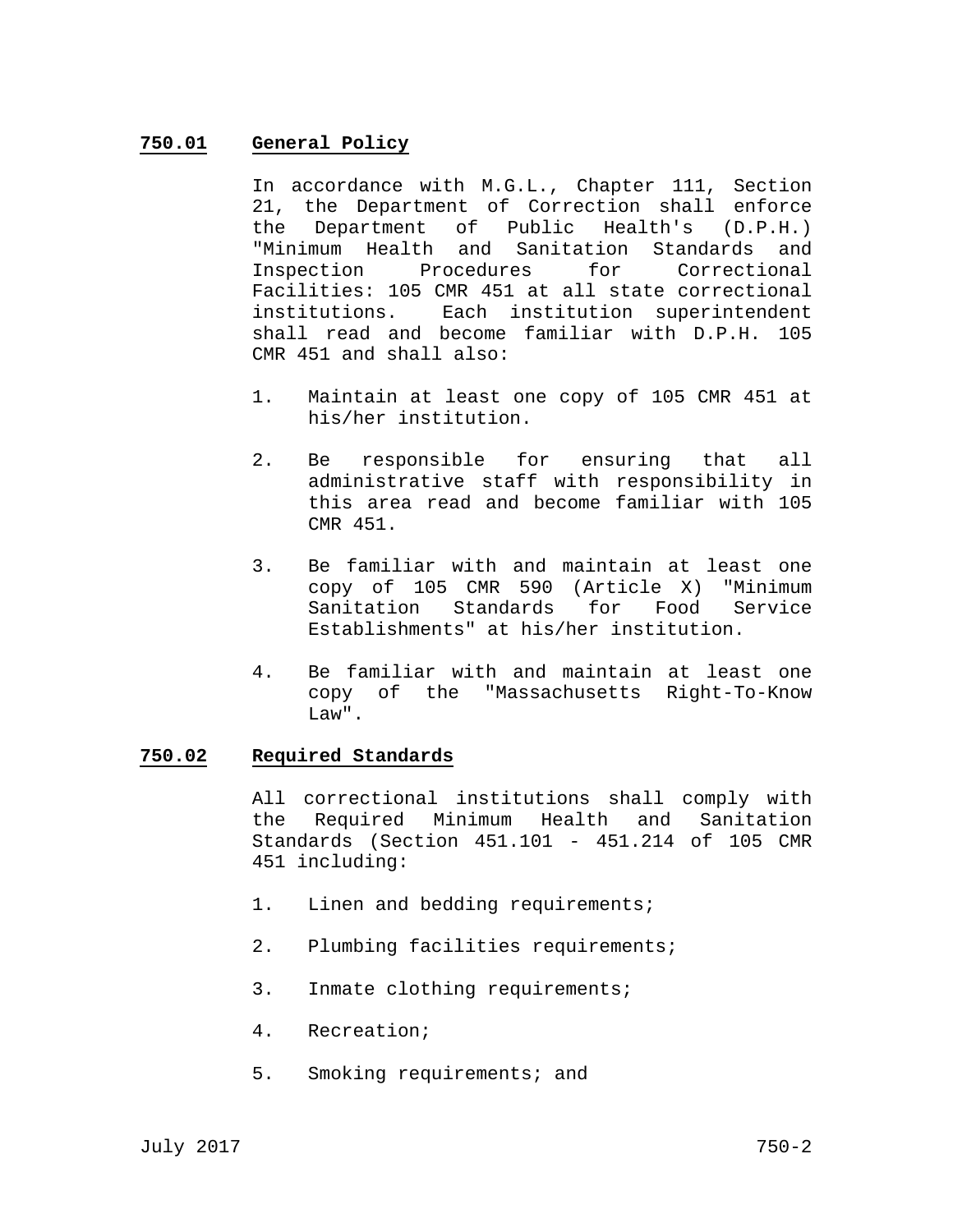6. Food storage, preparation and service (105 CMR 590.00)

#### **750.03 Recommended Standards**

All correctional institutions shall, to the extent possible, comply with the recommended D.P.H. Health and Sanitation Standards (Sections 451.320-451.390) of 105 CMR 451.

### **750.04 Environmental Health and Safety Officer**

In accordance with 105 CMR 451, each superintendent shall designate an employee of the institution as an environmental health and safety officer (E.H.S.O.).

The EHSO shall be qualified for the task either by his or her credentials or by attending training established for that purpose.

The EHSO shall:

1. Conduct a comprehensive and thorough monthly inspection of the entire facility to include all living areas, food service areas, and workshop areas;

 a. A corrective action plan shall be established tracking all discrepancies cited from month to month indicating status, date completed and staff responsible for completion.

- 2. Train other institutional staff to perform weekly health and sanitation inspections;
- 3. Prepare a response to D.P.H. reports and others outlining corrective plans; and,
- 4. Develop and implement a procedure to comply with the Massachusetts Right-To-Know Law.
- 5. Subsequent to any staff or inmate injury that is unrelated to an inmate incident (i.e. fight, use of force, extraction etc.) the EHSO shall conduct an assessment of the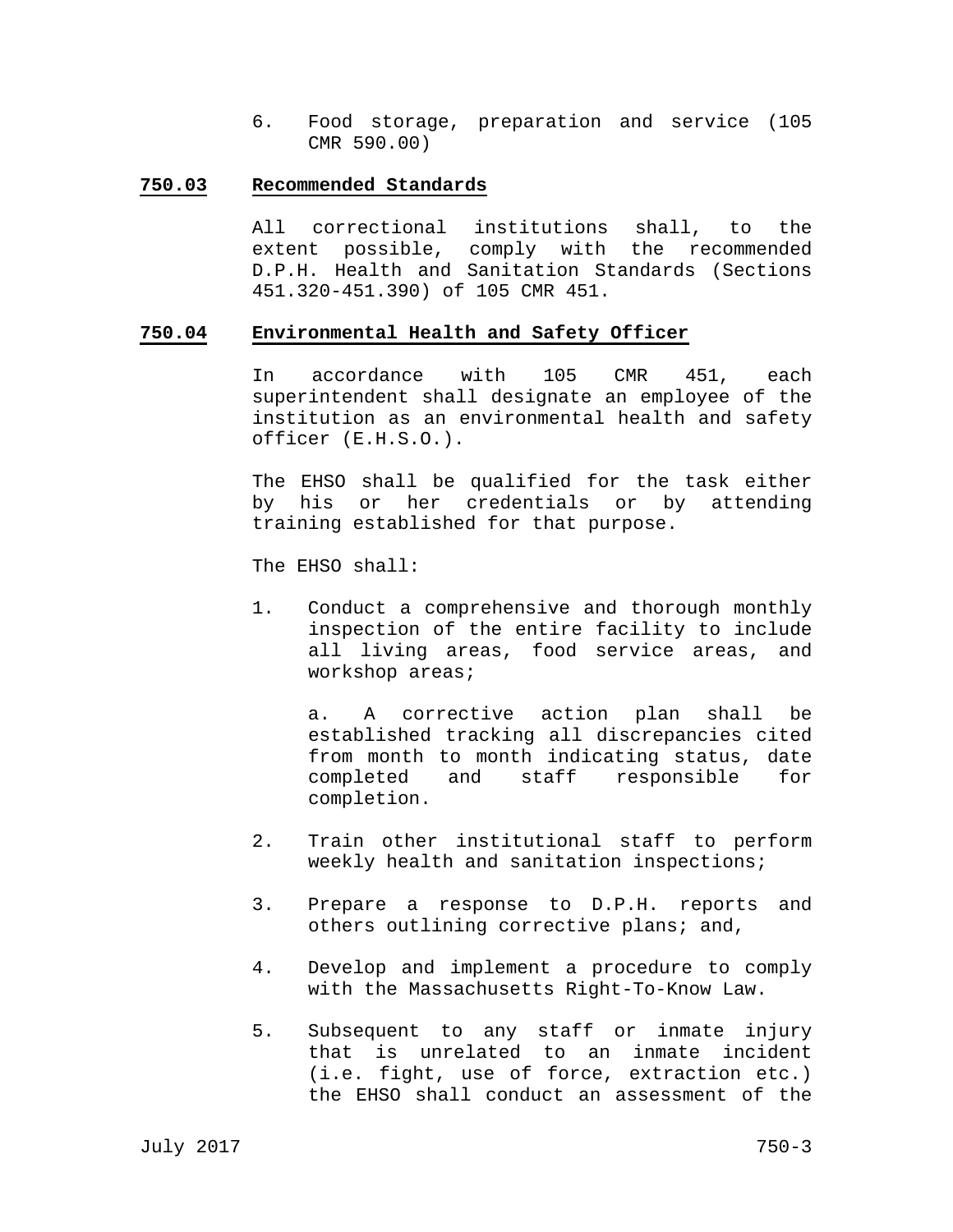area to ensure there are no environmental or safety hazards present that may contribute to future injuries. Upon completion of such review, the EHSO shall submit a written report to the superintendent for appropriate action.

## **750.05 Institutional Activities**

Each superintendent or his/her designee (i.e., E.H.S.O.) shall develop written procedures describing the physical plant inspection process followed to maintain compliance with Public Health Regulations, 105 CMR 451.

Such procedures shall include provisions for:

- 1. Weekly health and sanitation inspections of all institutional areas by qualified institutional staff;
- 2. A comprehensive and thorough monthly inspection of the institution by the E.H.S.O. (750.04) (1); and
- 3. The forms used to document the weekly and monthly inspections.

# **750.06 Inspections by Department of Public Health and Other Qualified Individuals**

- 1. It is the responsibility of the superintendent to ensure, at a minimum, annual inspections by state and/or local sanitation and health officials or other qualified individuals.
- 2. If more than 12 months elapse since the last DPH inspection, the superintendent shall contact DPH in writing and request such an inspection.
- 3. DPH may inspect any facility without giving prior notice to employees at the facility, provided that they shall notify the superintendent upon their arrival at the facility.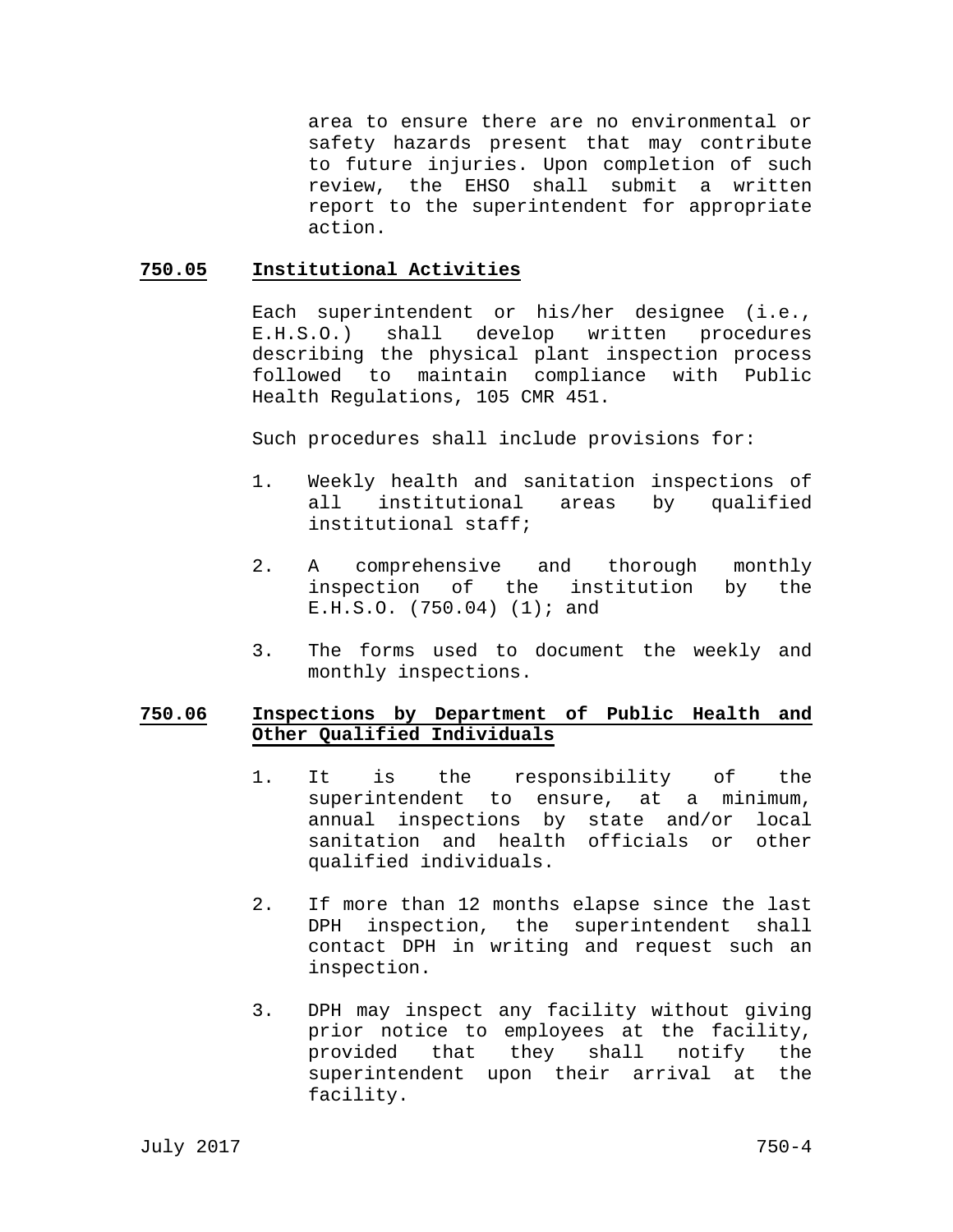For the purpose of this policy, a qualified individual shall be defined as an individual who has received training in, and is familiar with, the applicable health, safety and sanitation codes, regulations, and inspection techniques.

### **750.07 Implementing Inspection Recommendations**

Within ten working days of receiving the D.P.H. inspection report, or inspection reports authored by any state and/or local sanitation and health officials or other qualified individuals, the superintendent shall transmit a written plan for correction of each deficiency or other conditions noted to the inspection report author. The plan shall contain the specific corrective steps, a timetable for such steps, and a date by which correction will be achieved, and identify the staff responsible for oversight.

### **750.08 Housekeeping Practices**

Each superintendent or his/her designee shall develop written procedures governing housekeeping practices for every area of the institution, to include, at a minimum, the following:

- cleaning schedule;
- specific assignments of duties;
- instructions for cleaning;
- proper storage and disposal of waste, to include all types of solid waste (medical, automotive, garbage, trash, etc.), in accordance with regulatory authorities' requirements for permits and manifests; and
- instructions for acquisition, utilization, and storage of cleaning supplies (in accordance with 103 DOC 730.12, and accordance with 103 DOC 730.12, and Attachment A; Guidelines for the Control and Use of Flammable, Toxic, and Caustic Substances) and equipment.

Housekeeping practices for the inmate visiting rooms and barbershops shall state that trash and hair clippings from these areas shall be disposed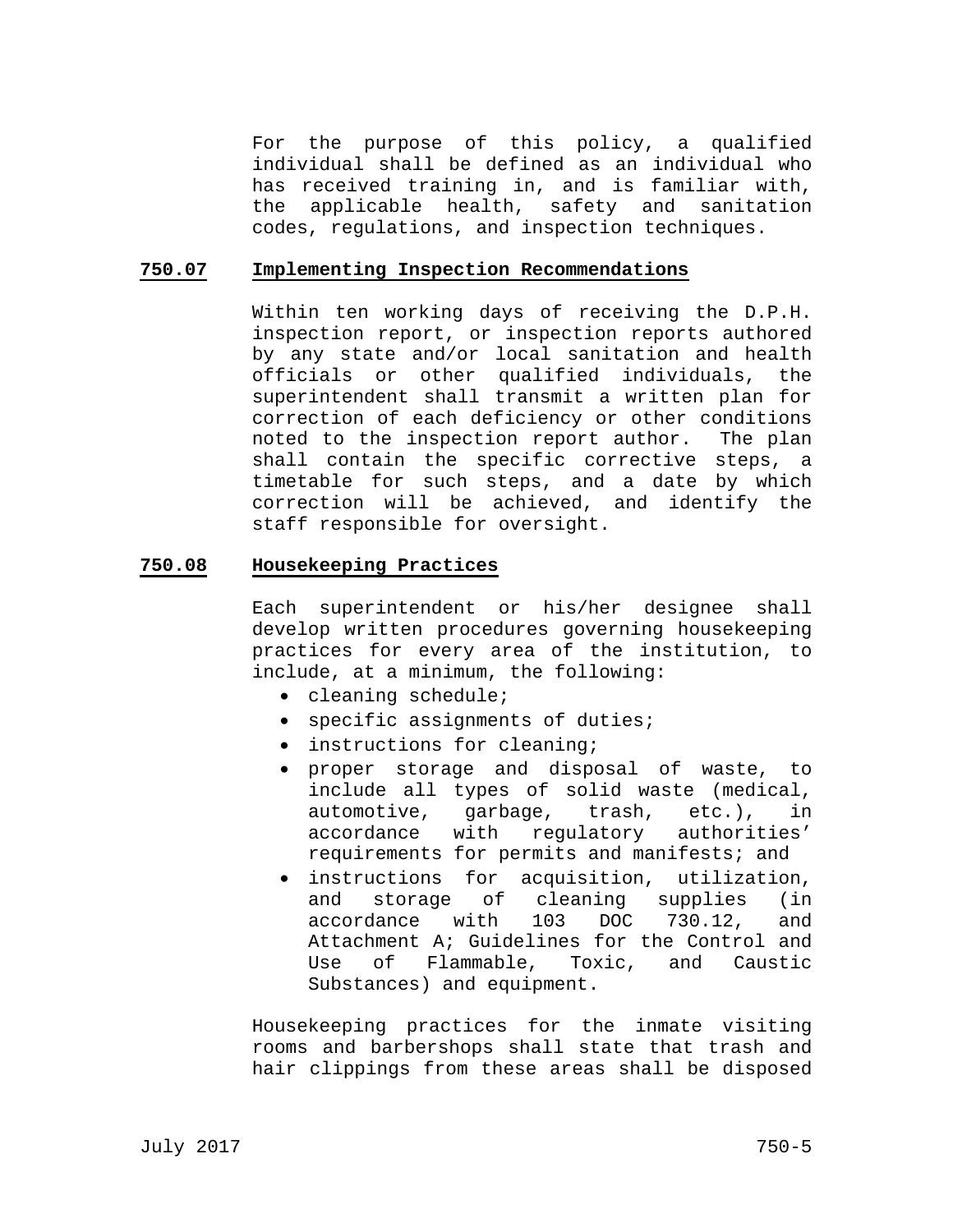of at the end of the shift, outside of the facility, by a staff member.

### **750.09 Control of Vermin and Pests**

- 1. Each superintendent shall develop written procedures describing and directing the practices followed to control vermin and pests. An integrated pest management approach shall be taken.
- **2.** Extermination shall be undertaken in a manner which is not hazardous to the health of inmates or employees and only by a person certified or licensed to apply pesticides.

# **750.10 Hair Care**

Each superintendent shall develop written procedures to ensure that hair care services for inmates comply with the applicable health requirements found in 232 CMR 2.00 Barber Regulations, sections 2.01 (4) sanitation, and (5) sterilization.

In addition to specifying how the facility shall comply with 232 CMR 2.00, such procedures shall include the following:

- 1. Barbering services shall be provided by an individual skilled in haircutting;
- 2. A schedule for such services shall be developed and posted in prominent locations;
- 3. Identification of the area used for hair care services. Large facilities should designate a room for hair care services; small facilities may use a multipurpose room. The area used for hair care services must permit observations by staff; and
- 4. Tools and chemicals used are subject to the controls required by 103 DOC 511, Tool Control, and 103 DOC 730, Fire Prevention and Safety Procedures.